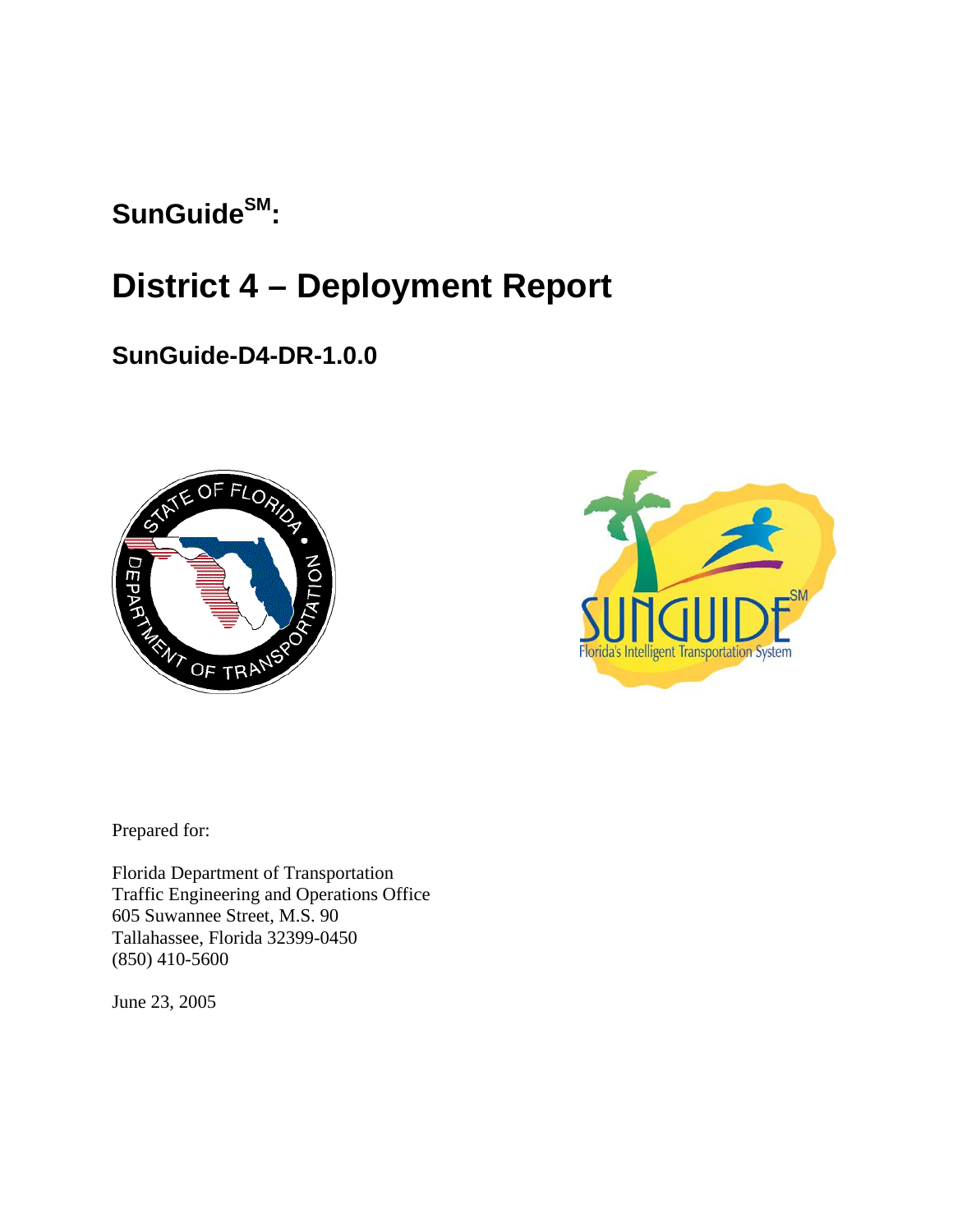| <b>Document Control Panel</b> |                          |                |             |  |
|-------------------------------|--------------------------|----------------|-------------|--|
| File Name:                    | SunGuide-D4-DR-1.0.0.doc |                |             |  |
| File Location:                | SunGuide CM Repository   |                |             |  |
| CDRL:                         | n/a                      |                |             |  |
| <b>Name</b>                   |                          | <b>Initial</b> | <b>Date</b> |  |
| Created By:                   | Steve Dellenback, SwRI   | <b>SWD</b>     | 06/20/05    |  |
|                               | Robert Heller, SwRI      | <b>RWH</b>     | 06/20/05    |  |
| Reviewed By:                  | Steve Dellenback, SwRI   | <b>SWD</b>     | 06/23/05    |  |
|                               |                          |                |             |  |
|                               |                          |                |             |  |
|                               |                          |                |             |  |
|                               |                          |                |             |  |
|                               |                          |                |             |  |
|                               |                          |                |             |  |
|                               |                          |                |             |  |
|                               |                          |                |             |  |
|                               |                          |                |             |  |
| Modified By:                  |                          |                |             |  |
|                               |                          |                |             |  |
|                               |                          |                |             |  |
|                               |                          |                |             |  |
| Completed By:                 |                          |                |             |  |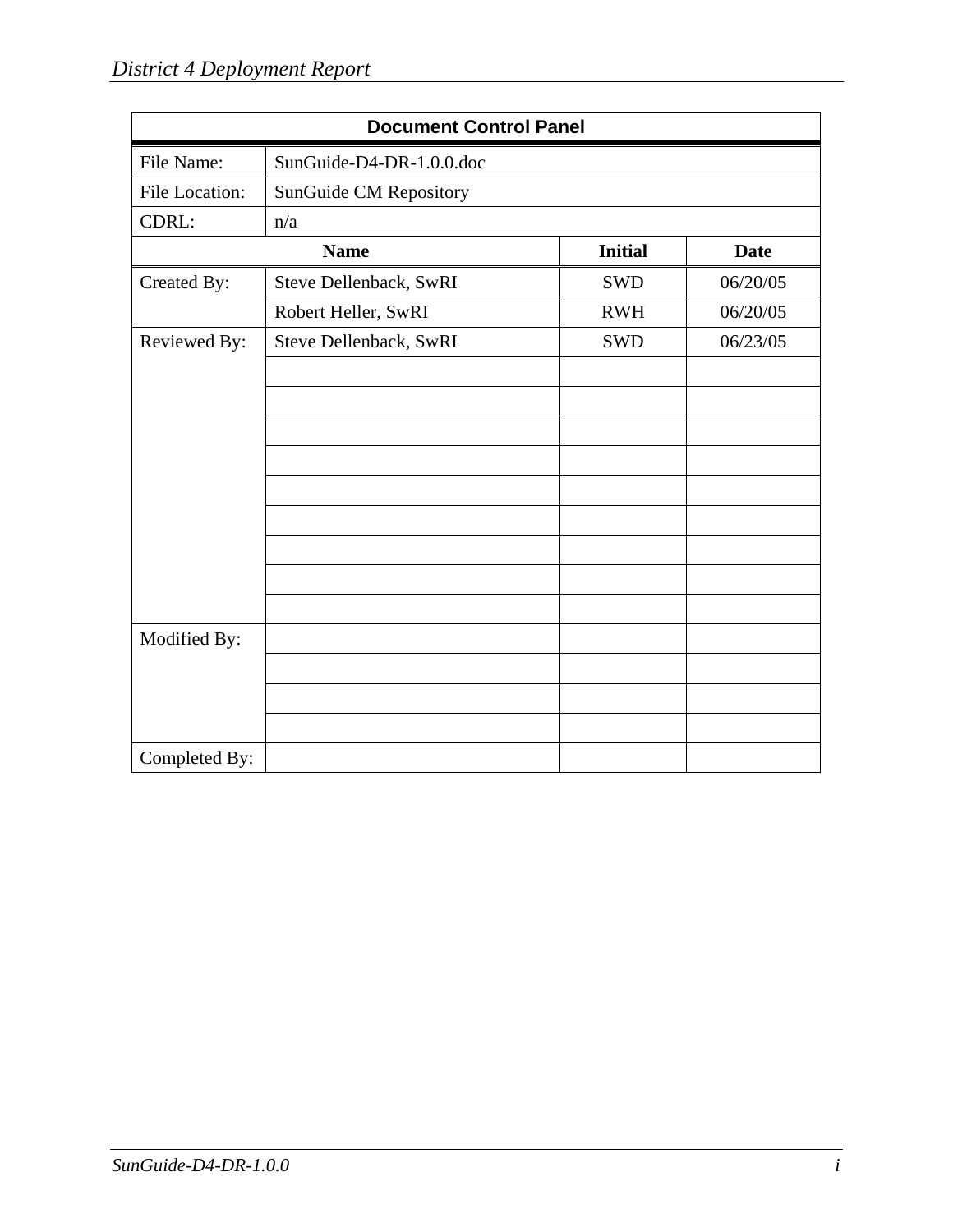# **Table of Contents**

|    |                  |                                                              | Page |
|----|------------------|--------------------------------------------------------------|------|
|    |                  |                                                              |      |
|    |                  |                                                              |      |
| 1. |                  |                                                              |      |
|    | 1.1              |                                                              |      |
|    | 1.2              |                                                              |      |
|    | 1.3              |                                                              |      |
| 2. |                  |                                                              |      |
|    | 2.1              |                                                              |      |
|    |                  |                                                              |      |
|    |                  |                                                              |      |
|    |                  |                                                              |      |
|    |                  |                                                              |      |
|    |                  |                                                              |      |
|    |                  | 2.1.6 Week Two (Monday June $20 -$ Wednesday June 22, 2005)5 |      |
|    | 2.2 <sub>2</sub> | <b>Issues Identified.</b>                                    | 6    |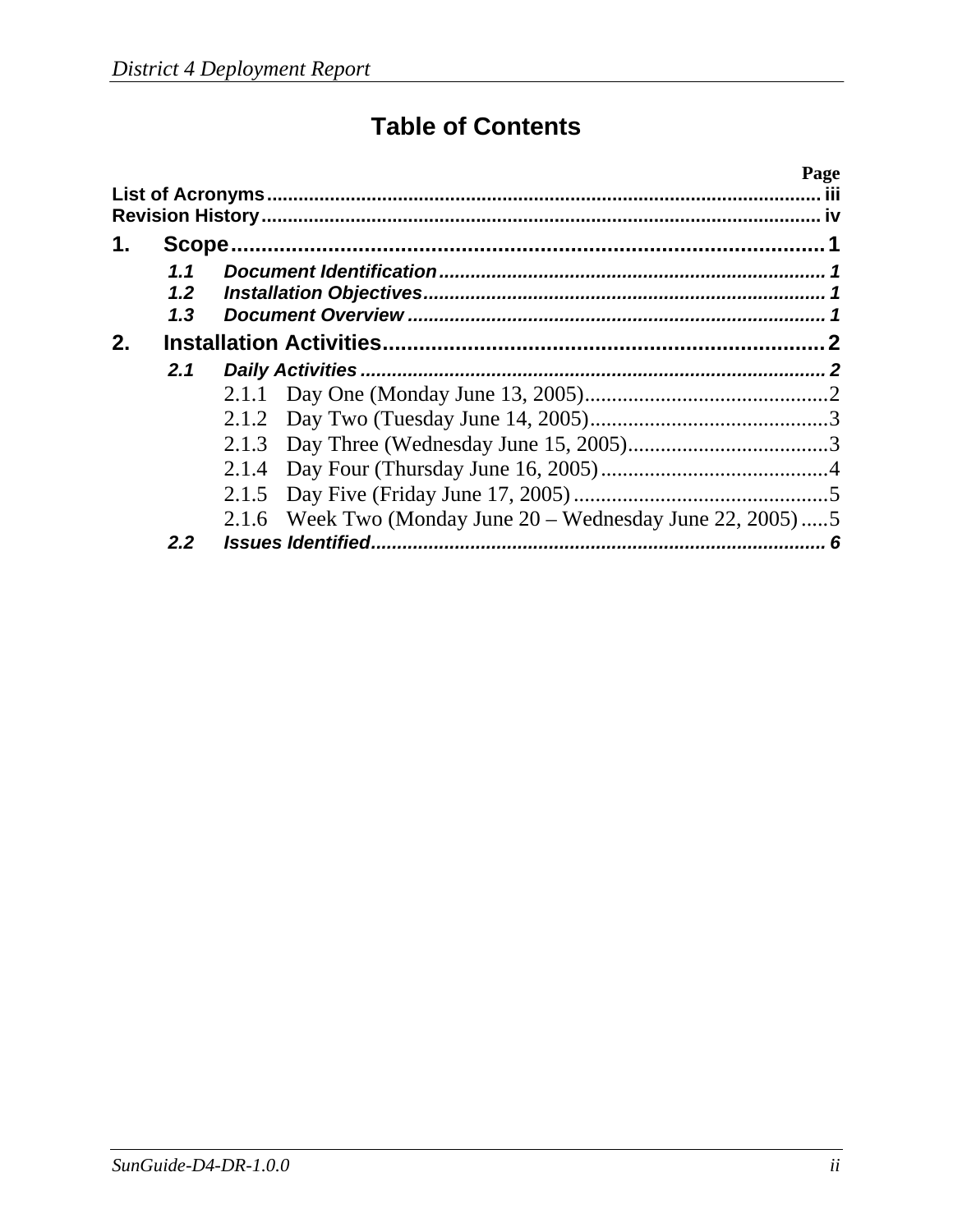# **List of Acronyms**

|                       | CCTVClosed Circuit Television             |
|-----------------------|-------------------------------------------|
|                       | COTS Commercial-Off-The-Shelf             |
|                       | DMSDynamic Message Sign                   |
| DR Deployment Report  |                                           |
|                       | FDOT Florida Department of Transportation |
|                       | GUI Graphical User Interface              |
|                       | IMIncident Management                     |
| IPImplementation Plan |                                           |
|                       | ITSIntelligent Transportation Systems     |
|                       | MCP Manual Control Panel                  |
|                       | MDX Miami-Dade Expressway Authority       |
|                       | STR Software Test Report                  |
|                       | SwRI Southwest Research Institute         |
|                       | TMCTransportation Management Center       |
|                       | TSSTransportation Sensor Subsystem        |
|                       | VDDVersion Description Document           |
|                       |                                           |
| VWVideo Wall          |                                           |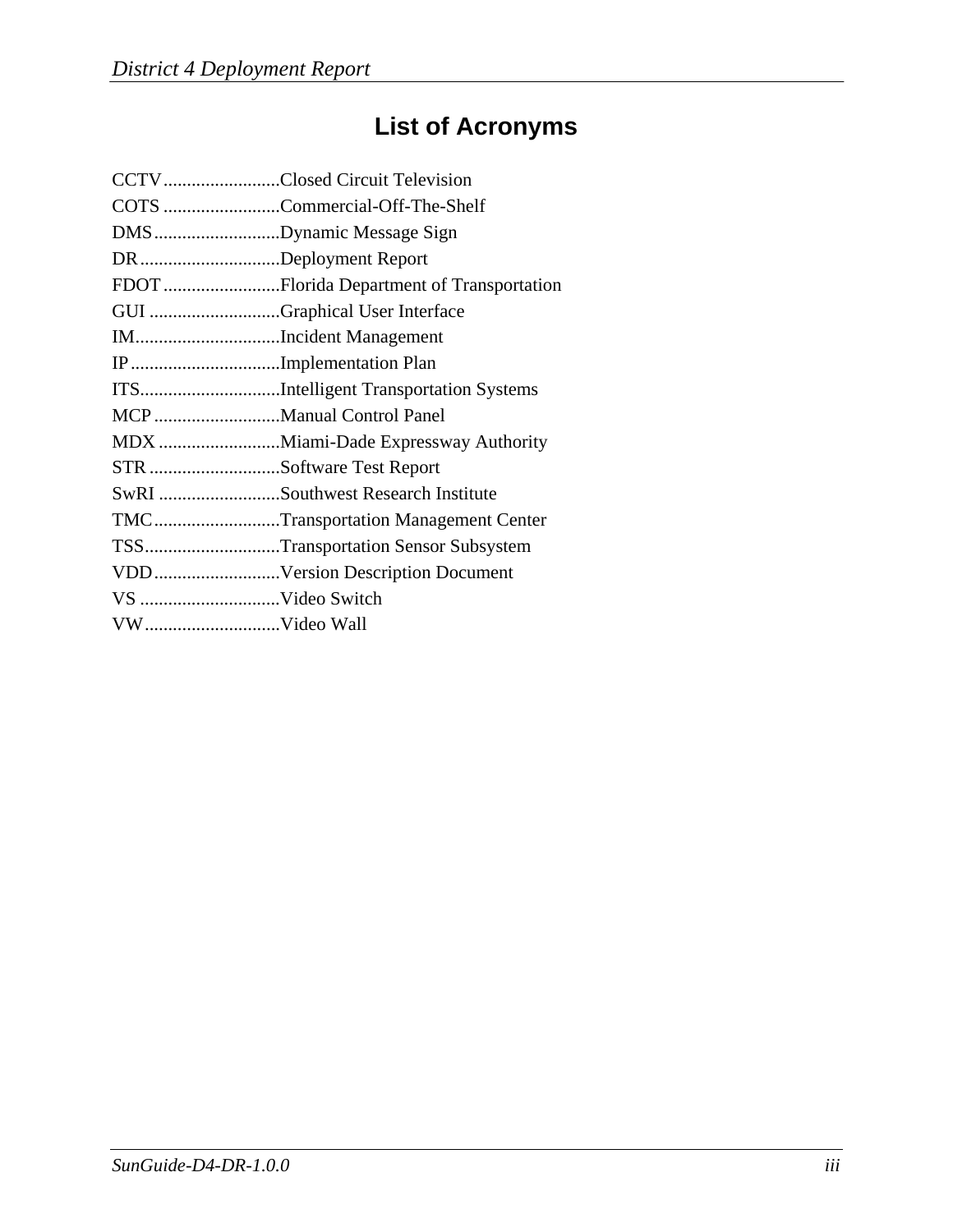## **REVISION HISTORY**

| <b>Revision</b> | <i><b>Date</b></i>        | <b>Changes</b>   |
|-----------------|---------------------------|------------------|
| 1.0.0           | 2005<br>າາ<br>June<br>ه ب | Initial Release. |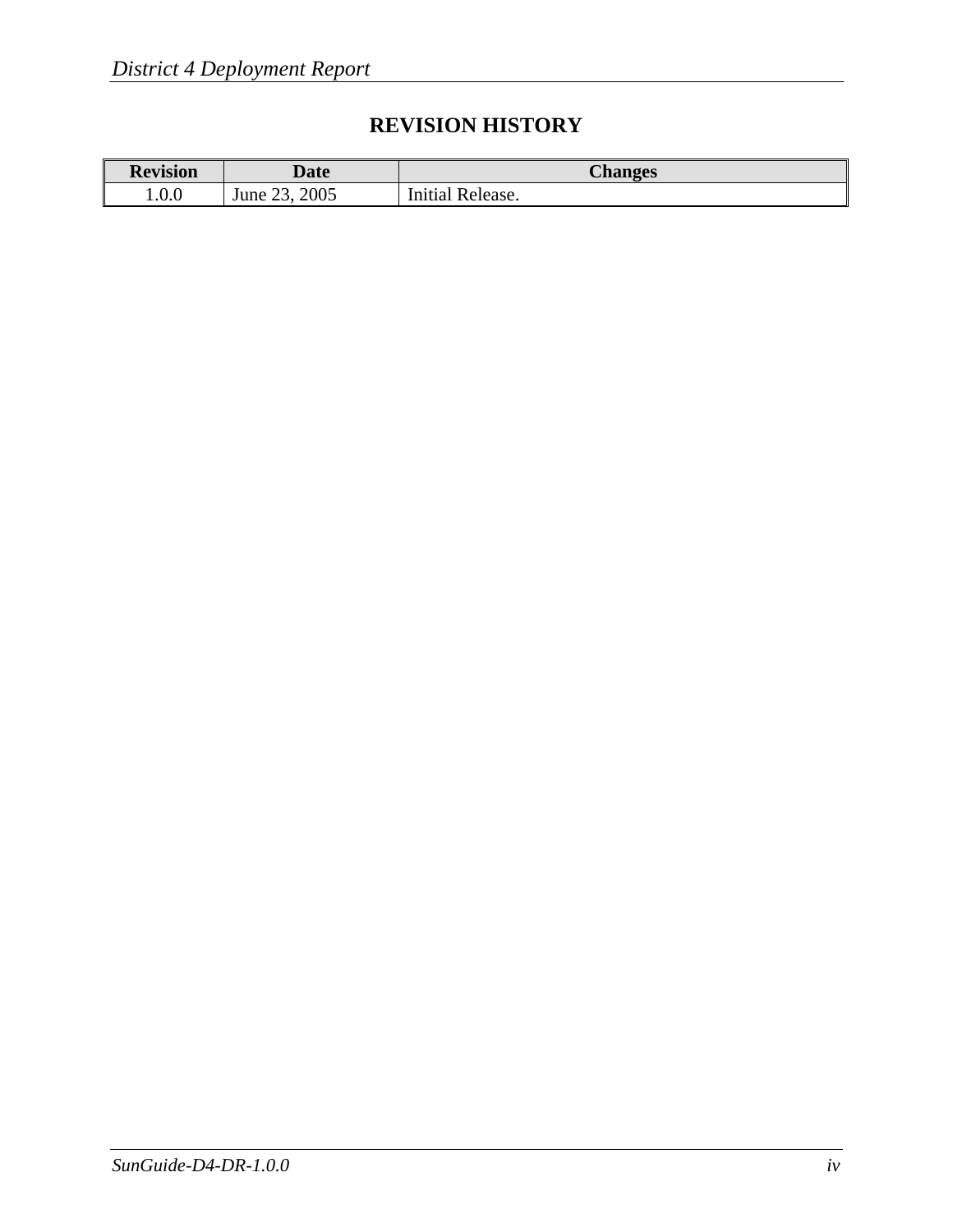## **1. Scope**

### *1.1 Document Identification*

This document serves as the Deployment Report (DR) for the SunGuide<sup>SM</sup> software Release 1.1 installed in District 4 June 13, 2005 to June 17, 2005.

## *1.2 Installation Objectives*

A detailed Implementation Plan (IP) was provided to FDOT prior to deployment in Distirict 4. This document identified the expected preconditions as well as what activities would be performed by the deployment team. The following SunGuide<sup>SM</sup> subsystems were to be installed for the initial deployment at District 4:

- Administrative Editor
- Executive Handler
- Status Logger
- Data Bus
- GUI / Map (GUI)
- Closed Circuit Television (CCTV)
- Dynamic Message Sign (DMS)
- Video Switching (VS)
- Video Wall (VW)
- Transportation Sensor Subsystem (TSS)
- Incident Management (IM)

The installation of the Commercial-Off-The-Shelf (COTS) software was to be the responsibility of the FDOT. The software required is detailed in the IP and the SunGuide<sup>SM</sup> Version Description Document (VDD).

### *1.3 Document Overview*

The remainder of this document provides the following:

- Discussion of the day-to-day activities
- Issues identified during installation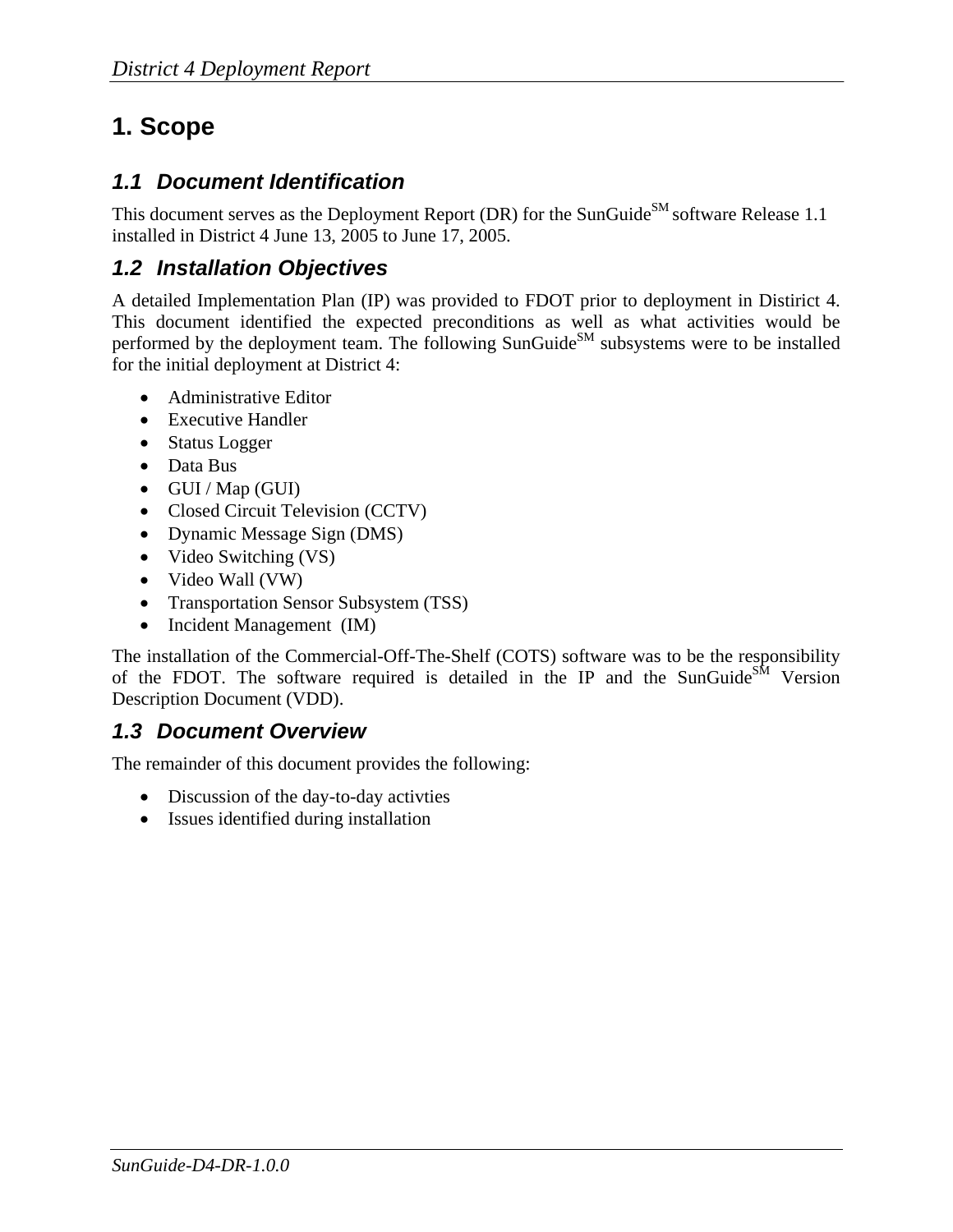## **2. Installation Activities**

The following sections describe the activities and results of the installation activities that were performed.

### *2.1 Daily Activities*

The following is a narrative discussion of the tests and their results.

*2.1.1 Day One (Monday June 13, 2005)* 

SunGuideSM Release 1.1 software installation:

- District 4 intended SwRI to install the SunGuide<sup>SM</sup> Release 1.1 software into a Microsoft Windows 2003 Server Enterprise Edition Cluster environment. There were three pairs of servers, each pair formed a cluster. Two of the clusters were for SunGuide<sup>SM</sup> software, the third pair for Oracle.
- A SAN resident logical volume was created, formatted and mounted as the "S:" drive on the cluster SG-STATUS-LOGGER. A folder "SunGuide" was created in the root directory of S and made into a share point. Another directory was created for storing files from status logger.
- At the request of SwRI personnel, the second server in each cluster was powered off so that the initial installation would be not in a cluster but in a non-clustered Windows server environment.
- The config.xml file was moved into the "SunGuide" share with other configuration files (XML schema directory, devicesequence.xml file).
- The SunGuide<sup>SM</sup> software installation on SAMPLE and SUNRISE. The installations seemed successful, the installer was able to access the "SunGuide" share.
- The NETWORK SERVICE account (used by all the services) was not able to access the "SunGuide" share across the network. When the services were run as the Doman Administrator, they were able to access the share. Unable to resolve the problem with permissions, a temporary second "SunGuide" share was created on Sunrise and populated with duplicate data. This allowed the services to be run as NETWORK SHARE user.
- The system was started with access to the database on the SwRI laptop.

Installation of Oracle 10g with RAC:

- Oracle Cluster Ready Services was installed on the two servers in the group SG-DB-ORACLE. Oracle Enterprise was installed on the RAC. A SunGuide<sup>SM</sup> database (SGD4) was created and populated with basic data including roadways, cross streets and DMS<sub>s</sub>.
- The deployment team decided to not fight potential problems with the database and to continue running against the laptop.

Barco API Installation:

• SwRI personnel in a teleconference with Barco installed the Barco Apollo API on the District 4 wall controller.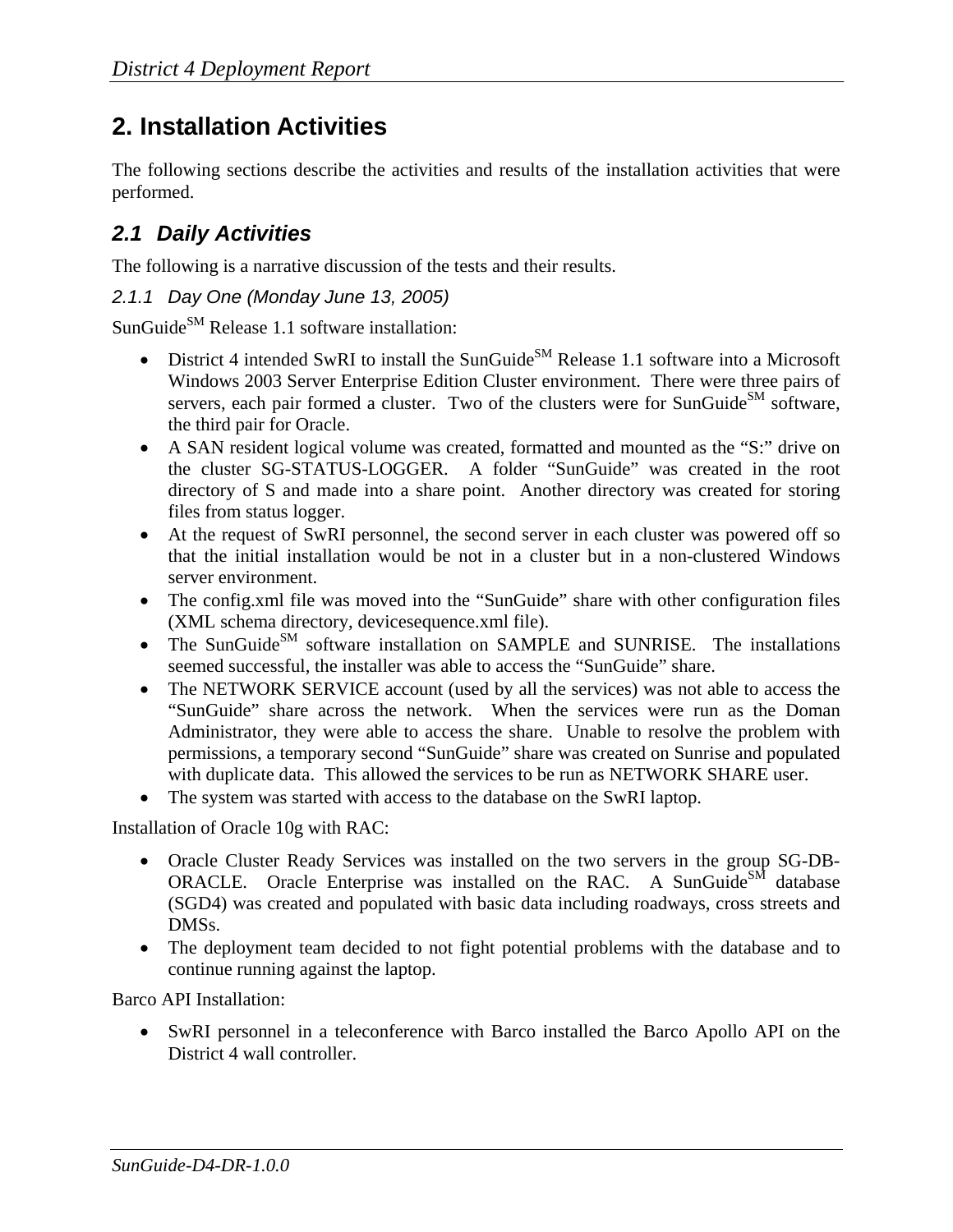#### *2.1.2 Day Two (Tuesday June 14, 2005)*

CCTV:

• Continued testing with the CCTV driver to establish connectivity to the VBrick Encoder / port server; this testing was unsuccessful. District 4 is using the VBrick encoder as a port server. SwRI was not able to successfully connect to the camera controls in this manner. The only way that the cameras have been demonstrated in this manner is to slave the encoder to a decoder and pass serial data through the pair. Dellenback and Farmer were to test the configuration Wednesday AM in the SwRI labs.

Video switching:

• SwRI established the ability to control decoders in the server room to successfully decode VBrick streams coming into the server room. These are being displayed on a monitor within one of the server racks.

Video wall control:

- SwRI reinstalled a later version of the Barco Apollo API that was furnished by District 4 (after installing an earlier version supplied by SwRI on Monday). It was decided to install this later version since it was a released version instead of a Beta version supplied via download to SwRI.
- Tested successfully. The SunGuide<sup>SM</sup> software can retrieve layouts, change layouts, and switch inputs around including input streams from cameras and the D6 stream (among others. SwRI personnel configured the inputs into the District 4 TMC in the Barco Wall controller database to allow switching of those inputs.

DMS control:

- District 4 provided a Digi device that had not been configured nor installed in their system for SwRI use. SwRI was unable to configure the Digi device and instead installed an SwRI owned device for testing.
- Configuration of all District 4 devices was completed in the SwRI laptop database.
- Initial testing with a modem connected sign failed. Later SwRI was to learn this was because of a bad modem in one of the server racks (it was unmarked and power was available to it).

TSS sensors:

- SwRI was able to establish connectivity to the Wavetronix sensor in the field with the SwRI test program.
- At days end SwRI was still not able to retrieve data from the Wavetronix sensor in the field using the RTMS driver.

#### *2.1.3 Day Three (Wednesday June 15, 2005)*

CCTV:

• SwRI successfully demonstrated use of a VBrick encoder as a port server in SwRI labs. SwRI found that the VBrick encoder would not accept a connection from the CCTV driver if a VBrick decoder was also trying to run in "pass through" mode. When the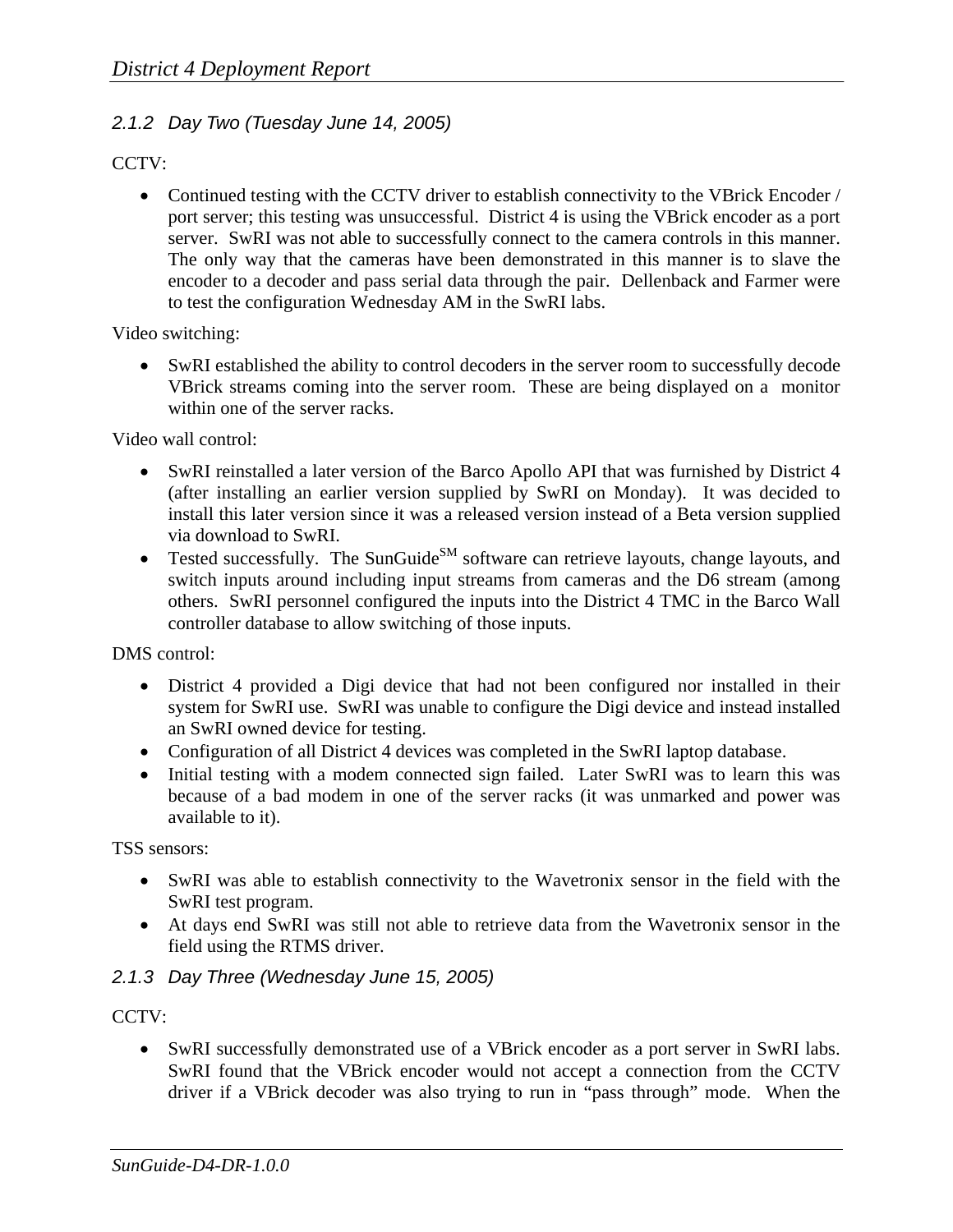VBrick decoder in the District 4 server rack was no longer in "pass through" mode, the VBrick encoder accepted the connection and PTZ control was exercised for cameras 26 and 29 along I-95.

Video switching:

• SwRI renamed the video sources (VBrick encoders) to lead with a numeric field (this so that video switching can be accomplished using MCPs when they are available). This caused the video sources to become disassociated from cameras within the SunGuide<sup>SM</sup> database and loss of video switching capability. Once the association was reestablished within the database VS was reestablished.

DMS control:

- District 4 provided a access to the I-595 "loop" of cameras and one IP connected camera during the 10 AM to 2 PM time slot. SwRI successfully demonstrated the ability to display messages on the serial connected signs (IP to Digi / serial to fiber modem / fiber to field device / serial to sign). SwRI demonstrated the capability to display messages to a group of signs (all on I-595) within a matter of seconds.
- SwRI was unable to place a message on the IP connected sign. It was decided to bring a controller into the server room where the suspected cabling issues could be resolved. The controller was to be provided on Thursday.

TSS sensors:

• During analysis of the communications between the sensor and the RTMS driver SwRI discovered that the sensor (Moxa port server) was sending data to the RTMS driver in very small packets (4-6 bytes). These were causing the 250+ byte message to time out within the RTMS driver. When the time out limit was raised, communications were successfully established. The operator map successfully displayed TSS sensor data being retrieved from the field.

#### *2.1.4 Day Four (Thursday June 16, 2005)*

Oracle Fail Safe installation:

• District 4 decided to uninstall the Oracle RAC database (due to lack of licensing) and install Oracle Fail Safe as recommended by FDOT Tallahassee. The installer ran unsuccessfully until a conference call with Mike Novak. After the conference call and some Oracle Fail Safe installation cleanup, Oracle Fail Safe, Oracle Enterprise Server 10g, and the District 4 SunGuide<sup>SM</sup> database was successfully installed and running on the District 4 SG-DB-ORACLE windows cluster.

CCTV:

• Two more CCTVs were configured for NTCIP, the cameras were added to the database using the SunGuide<sup>SM</sup> administrative editor and ability to control the cameras was verified.

DMS control:

• DMS via IP connected Moxa port server: District 4 provided a controller and Moxa into the server room. The team tried a variety of cable combinations between the Moxa and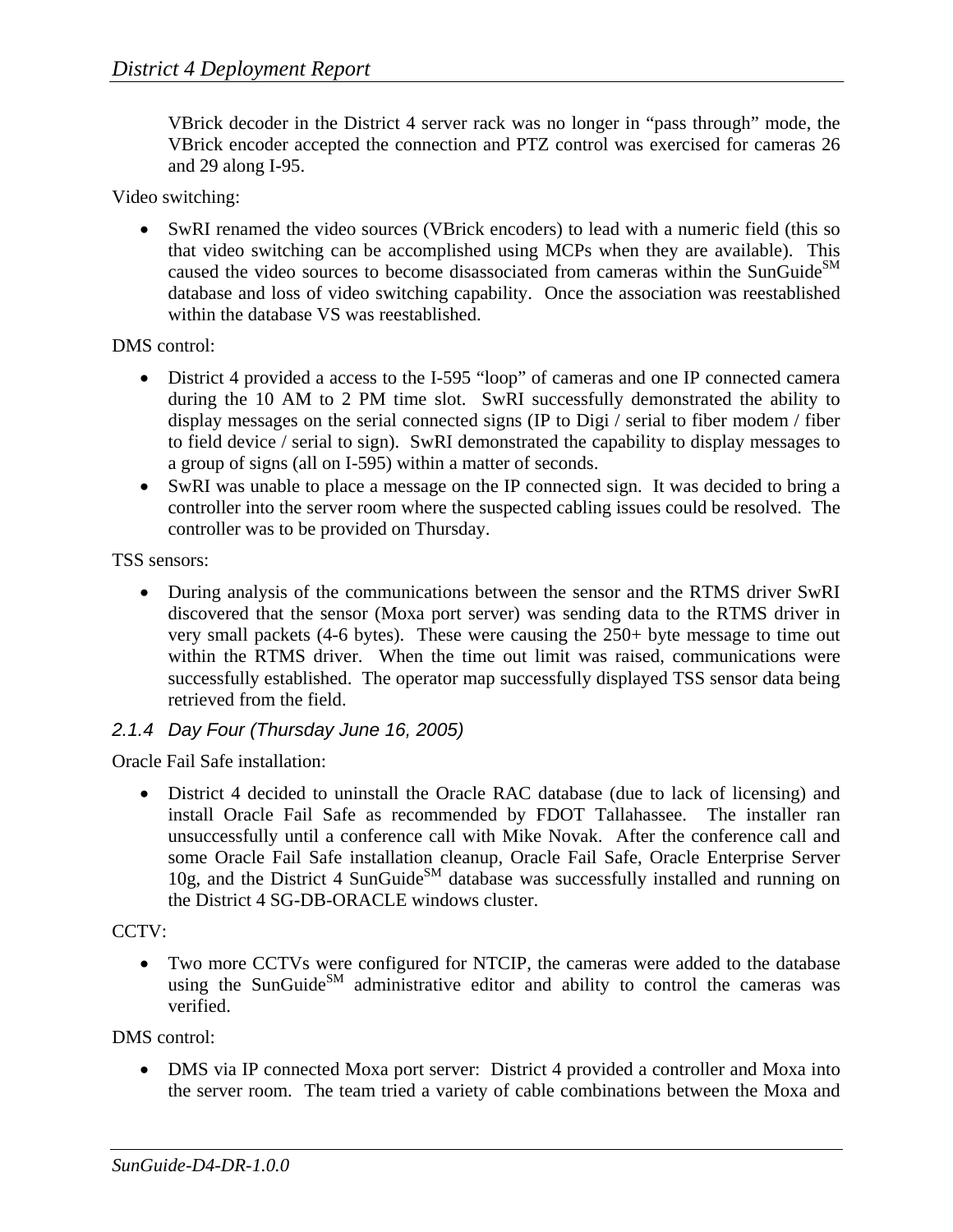the controller; no combination seemed to help. SwRI successfully communicated to the controller using a serial cable and verified the controller is operational. SwRI found out the SwRI sign has Firmware 2.9 (or close to this) and District 4 has 2.4 (or close to this). SwRI and District 4 have spent a lot of time on this one controller (and can talk to 20+ signs trouble free.)

- SwRI was able to configure the District 4 supplied Digi controller after discussion with Network support staff at SwRI. That Digi was substituted for the SwRI supplied Digi.
- District 4 provided access to the "I-95 ring" for a period of time after 2:00 PM. The SunGuide<sup>SM</sup> DMS subsystem / driver talked to a vast majority of the signs (not all were in the database.)

TSS sensors:

• TSS data is being displayed on the Operator Map. A patch was developed and installed on the District 4 servers.

#### *2.1.5 Day Five (Friday June 17, 2005)*

Oracle Fail Safe Database installation:

• The District 4 SunGuide<sup>SM</sup> servers were reconfigured to access the Oracle Fail Safe Database. After some initial problems were corrected in the database, some of the subsystems worked, some continued to have problems. These were not immediately resolved and a transition was made back to the SwRI laptop database to facilitate additional sign testing between 10 AM and 2 PM.

DMS:

- The Moxa had been configured with a timeout value of 0 milliseconds for the transmit buffer – this causes the Moxa to send out a couple of bytes (using an entire Ethernet packet) rather than waiting until a full buffer of data was received – this caused problems in the DMS drive. Using this setting will cause network saturation when a District has a large number of devices.
- The SwRI & District 4 team changed the setting to 600 milliseconds and the sign and SunGuide $^{SM}$  software communicate. District 4 needs to move the device to the field for a complete test but all (including D4) expect no problem with this.

TSS:

• The TSS Moxa box has the same setting which SwRI believes is causing the behavior noted on Day 3; it is highly likely that if this setting was set to 500 milliseconds the code change would not have been necessary.

#### *2.1.6 Week Two (Monday June 20 – Wednesday June 22, 2005)*

During the subsequent week, on-site SwRI personnel worked with District 4 personnel to establish the high availability system that District 4 wanted. The SunGuide<sup>SM</sup> services are running on Windows 2003 Enterprise Server in two clusters. The database is running on Oracle cluster Fail Safe configuration.